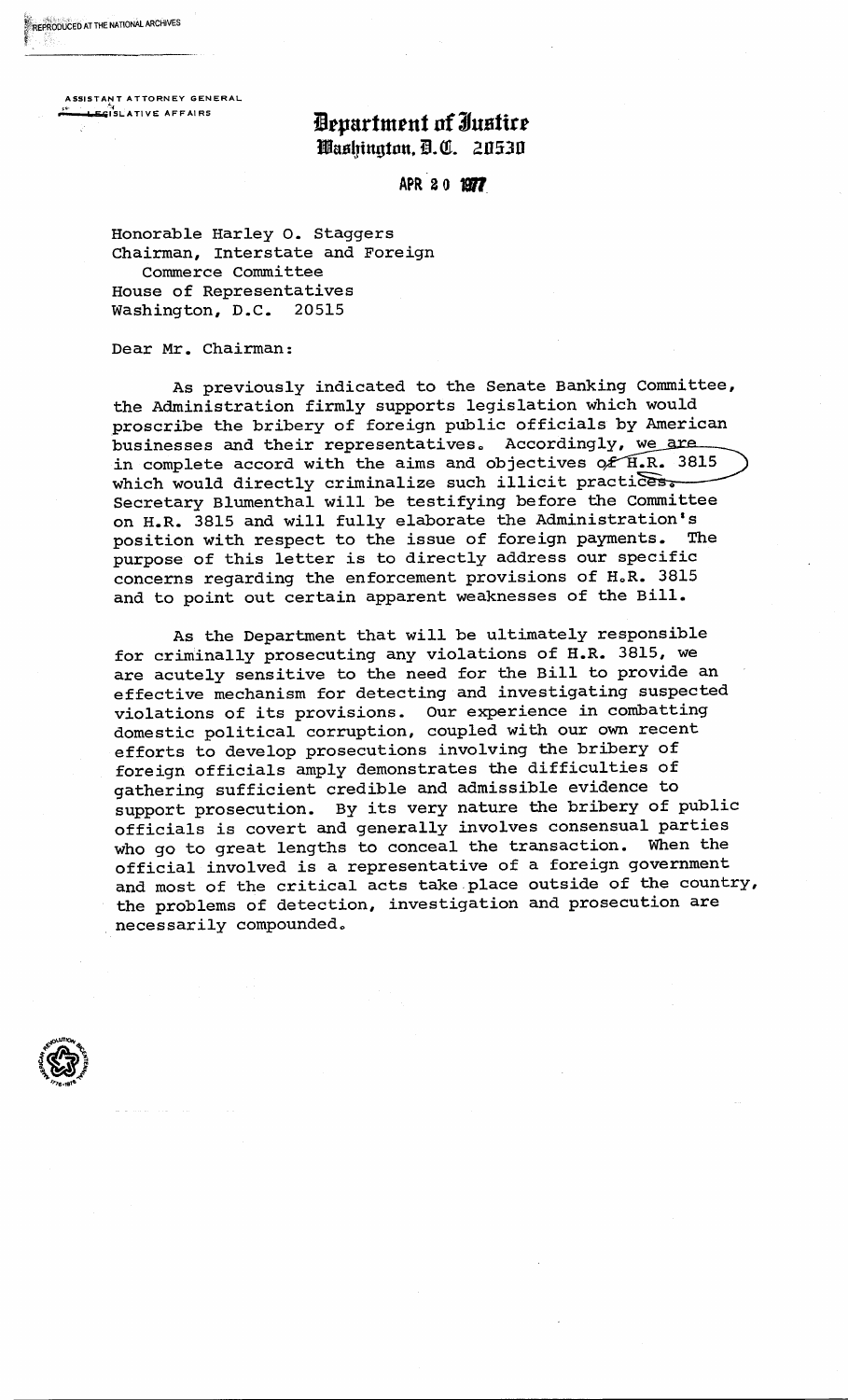Considering the anticipated enforcement problems associated with any statute which would proscribe bribery of foreign officials, we believe it imperative that we be in a position to rapidly mobilize maximum available investigative resources to pursue possible violations. As currently worded, H.R. 3815 would hamper this effort by sharply dividing investigative responsibility between the Securities and Exchange Commission and the Federal Bureau of Investigation. Rather than create such an anomaly, the Administration proposes instead to retain present Securities and Exchange Commission jurisdiction over illicit foreign payments by issuers subject to their registration requirements while simultaneously assigning criminal investigative jurisdiction to the Federal Bureau of Investigation for such cases regardless of the identity of the briber. This is in accord with current practices involving alleged domestic corruption by issuers and their representatives and experience has shown that it in no way restricts the Securities and Exchange Commission from continuing its own civil investigative efforts designed to protect the investing public.

The Department fully recognizes the expertise developed by the Securities and Exchange Commission over the past several years in the area of illicit foreign payments and believes they must play a vital role in any future attempt to deter and eradicate once and for all bribery of foreign officials by American issuers. Through their voluntary disclosure program they have performed a vital public service in exposing the pervasive and apparently long-standing practice of some businesses to engage in such illicit practices. Their proposed Rules governing corporate record keeping, if promulgated, should further thwart attempts by issuers to conceal such payments and will. presumably result in many fertile investigative leads. In order to be in a position to develop credible evidence in admissible form, this expertise, in our view, should be combined with that of the Federal Bureau of Investigation in investigating corruption and in gathering evidence abroad. By affording jurisdiction over such offenses to the Federal Bureau of

 $-2-$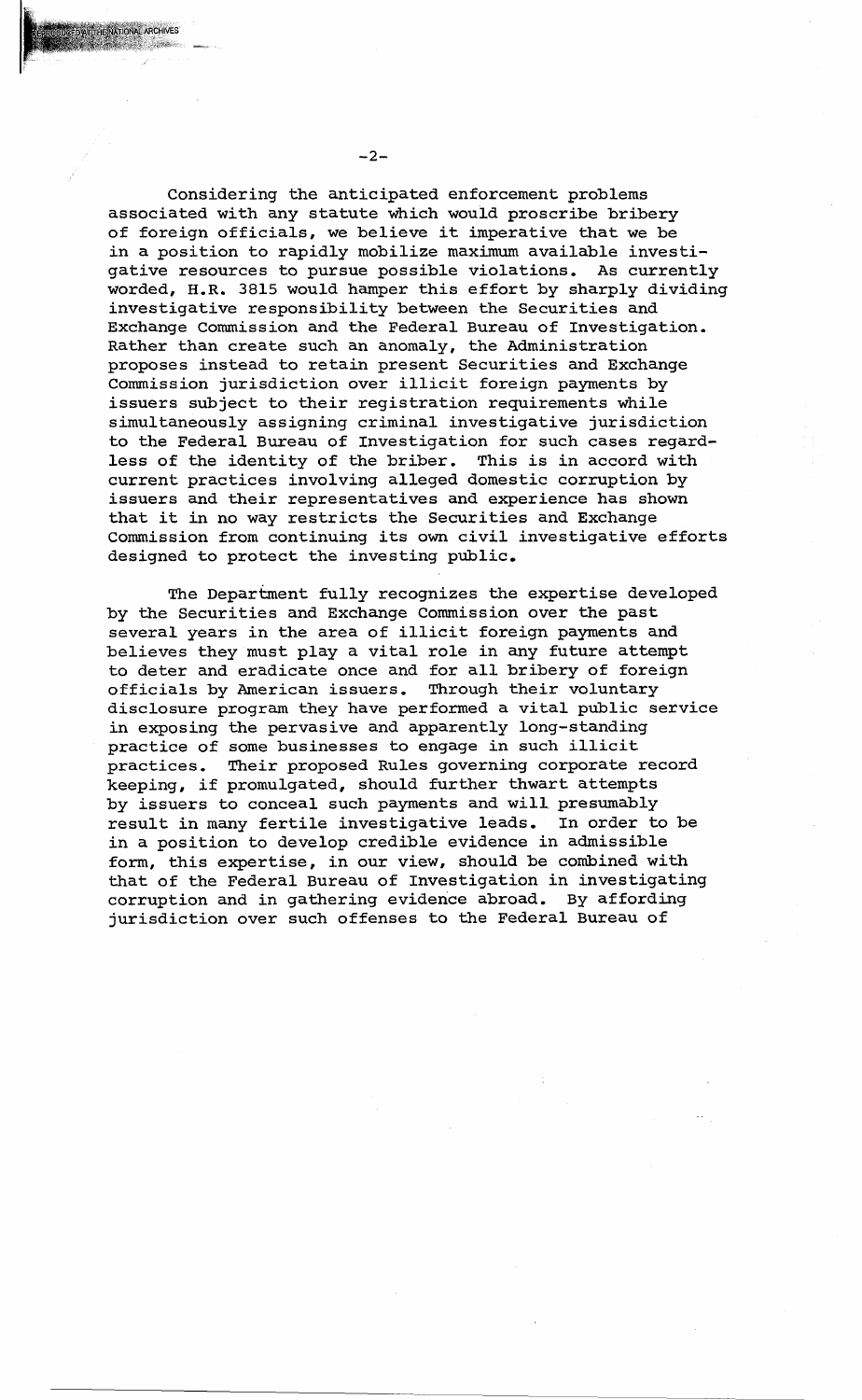Investigation, we would be able to utilize the expertise of both agencies to ensure vigorous and prompt criminal prosecutions of violations of the proposed statute.

Several additional features of H.R. 3815, in our view, pose potential enforcement problems. First, as currently worded the statute would require that the mails or instrumentality of interstate commerce be directly used to offer ... or make the prohibited payment. We believe this to be unduly restrictive and suggest instead that the provision be modified so as to provide that the mails or interstate facility need only be used in furtherance of the illicit payment, offer, etc.

Secondly, we believe "acquiesce" by employees or officials is too vague a concept upon which to predicate criminal liability. If by the term you wish to reach those who assist those engaging in the illicit practice, then we suggest that the term is not needed in light of the provisions of Sections 2, 3 and 4 of Title 18.

Lastly, we wish to comment briefly on the provision of H.R. 3815 which would enable the Department to seek in appropriate cases injunctive relief. While we welcome this authority, we anticipate that in the future relatively few cases will involve continuing criminal activities which would initially lend themselves to such action. While it is conceivable that instances will arise where bribe payments will be made over a period of time possibly linked to the volume of sales, thereby suggesting immediate injunctive action, we expect future cases to primarily involve single bribe instances which will not effectively lend themselves to this preliminary form of judicial action.